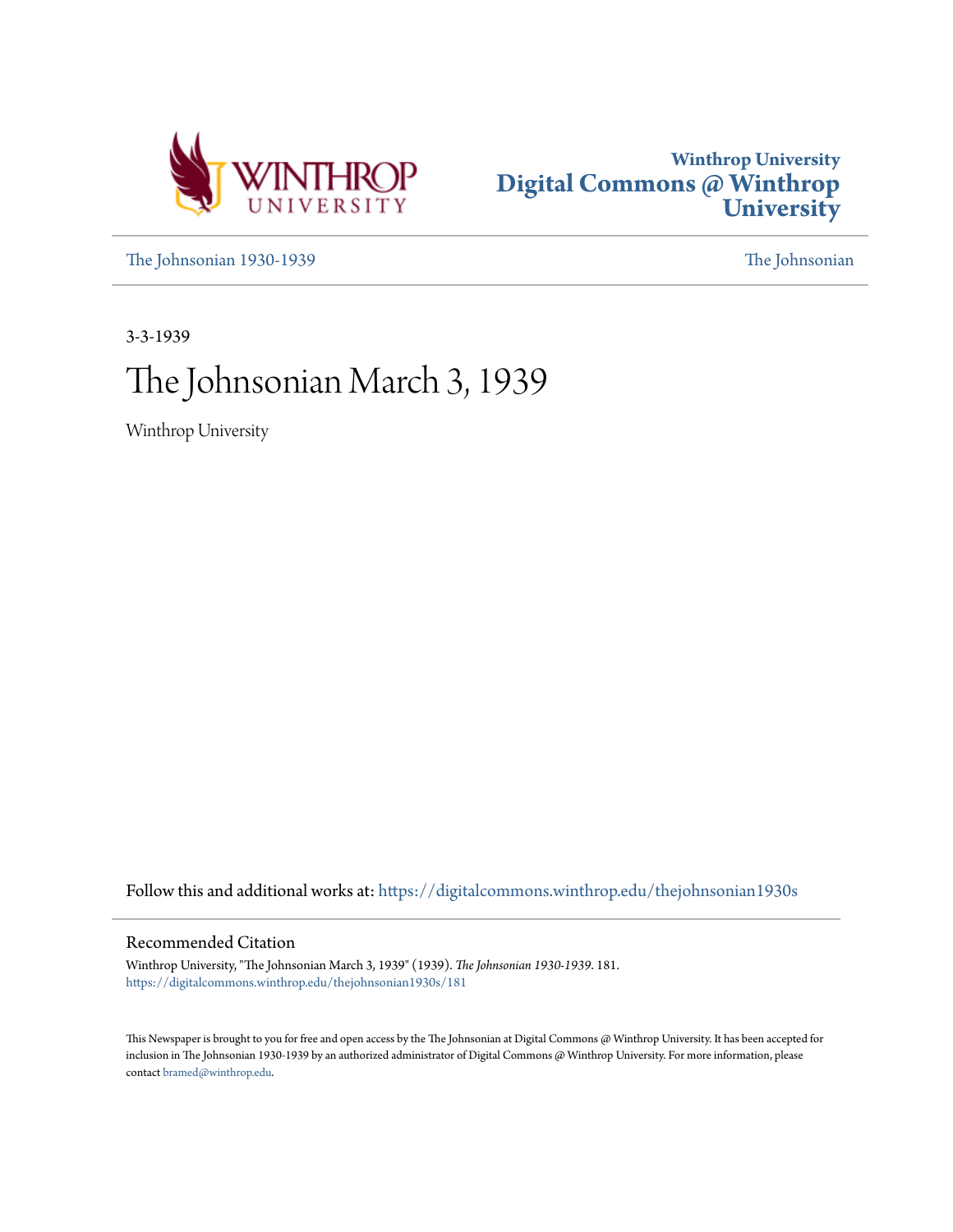

 $2.7 -$ 

m't we "purty"? One of ou<br>rs even said we looke<br>a Wellesley gals than Win

professors even said we looked Rom and the same of the same of the same said the same said and the capacitation of the same said and the same said in the capacitation of the same same of the same same of the same of the s

heroine.<br>She was ready to celebrate. She<br>might even get a chance to wear<br>her new brown hat with the wim-<br>ple. At last genius would be re-

arded.<br>It wasn't. Fate intervaned, and<br>he spent Daan's Day in bed. Call<br>: anything you want to-Destiny,<br>Lisnet, or just plain numps.

wave P's.<br>
The registrar smilled and casual-Gentry. Datey. near P's.<br>
The registrar smilled and casual-Gentry. Torrence Ja-<br>
grant change in grade percentages, gaze, Saille Lahtvey, Lois McKay,<br>
in the last five years. So

# **Attendants** For May Day

 $VOL$ <sub>16</sub>

Helen Howe, who looks<br>like Katharine Hepburn,<br>acts like Cornelia Otis<br>Skinner, and has the sub-<br>the humor of Beatrice<br>Lillie, will be presented<br>here Monday as the next-<br>to-the-last Artist Course

**Helen Howe to** 

**Give Monologues** 

to-the-mast Artist Course<br>
Miss Howe will present<br>
a series of sketches of her<br>
a series of sketches of her<br>
a series of sketches of her<br>
house-here taking skill<br>
house-here a hair-tonic<br>
implement force, a<br>
implement forc

**Tri-Beta Sends Delegates to Meet** 

**39 Receive Bids** To Secondary

# **Education Club**

put at two securities are particularly the specific that the securities of the specific stress the specific stress are particle in the specific stress and the specific stress and the specific stress and the specific stres

Innovation Of Year's Tatler By Junior Class **39-40 Election** 

THE OFFICIAL PUBLICATION OF THE STUDENT BODY OF WINTHROP COLLEGE

ROCK HILL, SOUTH CAROLINA, FRIDAY, MARCH 3, 1939

'Stumping' Is New Heads Elected for Next

Nominees to be Named for Two **Top Posts** 

Stump speeches, another in<br>ovation toward democracy on the<br>nnpns, will be made by the new-<br>ppointed candidates for presi-<br>ent of the Student Government

denoted the Shudest Covernment and the Shudest Covernment density for 1939-60 at a folar heading of the Shudest Covernment and Shudest Covernment and the United Shudest Covernment and the second the second test controller

**64 Delegates Here For Y Religious** 

Detailler Michael Margaretic Michael Margaretic Michael Michael Le Le Cetty will represent the Win-<br>
Margaretic Michael Michael Le Le Cetty will represent the Win-<br>
hardonal henorestry orderly for bio-<br>
hardonal henorestry

 $\begin{tabular}{p{0.875\textwidth}} \textbf{Margland} & \textit{Margland} & \textit{Rargland} \\ \textit{Margland} & \textit{The block} & \textit{Margland} \\ \textit{Margland} & \textit{The block} \\ \textit{all the block} & \textit{The block} \\ \textit{all the block} & \textit{The block} \\ \textit{all the block} & \textit{The end of the number.} \\ \textit{in the left of the number of the number.} \\ \textit{in the left of the number.} \\ \textit{in the left of the number.} \\ \textit{in the right of the number.} \\ \textit{in the right of the number.} \\ \textit{in the right of the number$ 

Editor and business manager of  $The 1940$  Tatier, Liswa<br>Ellerbe and Harriett Lawton, will compile the college year<br>book for the coming school session. Liswa and Harriett were<br>elected editor-in-chief and business manager res

# **Fraser Reviews Procedure Leading Up to Radio Privilege**

Leading Line and the state from the spin since  $L = \frac{1}{2}$  and  $L = \frac{1}{2}$  and  $L = \frac{1}{2}$  and  $L = \frac{1}{2}$  and  $L = \frac{1}{2}$  and  $L = \frac{1}{2}$  and  $L = \frac{1}{2}$  and  $L = \frac{1}{2}$  and  $L = \frac{1}{2}$  and  $L = \frac{1}{2}$  and  $L = \frac{1}{2}$  an

Of Home Ee Field Miss Marle White, regional di-

retor of home economics for 11<br>outhern states, will make a study

**Forensic Tourney** 

**At Salisbury** 



Lihiany

**Committees to Regulate Use Elected** 

ally unantened<br>ars of the formulation With pratice

With practically unanimous approximations are provided as a control of the four density in the control of the interaction of the interaction is the density and a same interaction with the density and the density and the s

versity. In the telegraph<br>is meat, the resortion order order of the best fear a winner<br>area of the fear of the best from each achod for each of the complete like of regords, and from<br>the complete like of regords, the from Class team captains will<br>prise a committee on adminition<br>tion for judging the events.<br>nie Smith is exptain of the from<br>man team, Maritha Clause of<br>sophomore, Catherine Easterli  $\alpha$ on of the elin of

sophomore, Catherine Easterlin of the scatter of the scatter function<br>of the scatter series of the method of the scatter of the method of<br>the scatter of the method of the scatter of the scatter<br>scatter of the scatter of t

ativnd the meet.

### **Alumnae Association to**

Visit the campus suring the week.<br>
Mirminge Association to<br>
Miggyinis Attends Meet<br>
Celebrate Golden Jubilee<br>
The Wistkrop Alumane anotheric methods and relation dependent. stended a given<br>result colden to the State of the

# —well, don't let 'ten drop.<br>
Margraret Wignia, and Essail, and costs on dancing was also present that it as a<br>state discussed constrained the set that it as a state in the set of the<br>
specialistic species are the construc

 $\begin{minipage}[t]{\textbf{0.93}\textbf{0.93}\textbf{0.93}\textbf{0.93}\textbf{0.93}\textbf{0.93}\textbf{0.93}\textbf{0.93}\textbf{0.93}\textbf{0.93}\textbf{0.93}\textbf{0.93}\textbf{0.93}\textbf{0.93}\textbf{0.93}\textbf{0.93}\textbf{0.93}\textbf{0.93}\textbf{0.93}\textbf{0.93}\textbf{0.93}\textbf{0.93}\textbf{0.93}\textbf{0.93}\textbf{0.93}\textbf{0.93}\textbf$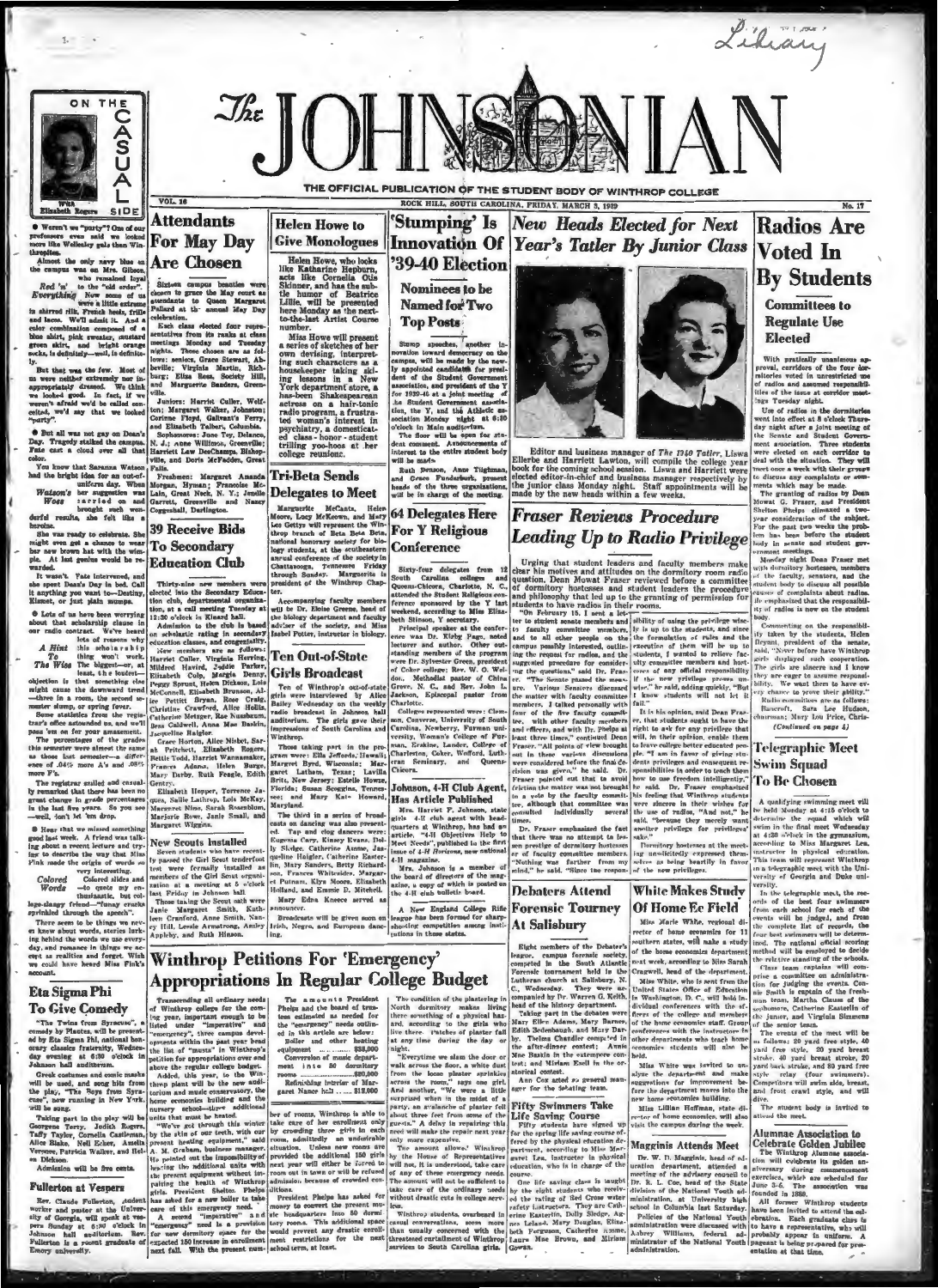

#### EDITORIAL ASSOCIATES

SOCIETY EDITOR \_\_\_\_\_\_\_\_ MANTHA WON PHOTOGRAPHER \_\_\_\_\_\_\_\_\_ JETJES PARKER

RTPORTUES: Betty Adema, Anna Alebeart, Margaret<br>Crow, Alev Riske, Fassy Green, Margaret<br>Crowike, Elizabeth Capepper, Elizabeth Caralachian, Margaret<br>Green, Elizabeth Capepper, Elizabeth Caralachian, Editor, Incarne<br>Green,

Salveription Priva (regular testica)<br>Salveription Price, By Main (1997)  $\frac{1}{100}$  -  $\frac{1}{100}$  in further

#### **Where From Here?**

Well, girls, we've got radios.<br>They're ours now. Let's play 'em and 'em. eniov

But radios are only the beginning. In But radios are only the beginning. In<br>the mesles are relatively unimportant. What is important is that we-<br>tant. What is important is that we-<br>the Winthrop students—are assuming<br>a large responsibility.<br>We asked for radios,

them. And in acquiring radios we've<br>also accepted a new responsibility.<br>The regulating of radios is left en-

inely to us. It is not a matter of fac-<br>ulty control, senate control, or student<br>government contrel. It is for us to manage

re and make successful.<br>With radios successfully handled, the administration will be willing to put none privileges and responsibility in<br>our hands. We really must make this<br>experiment work. Further loosening of restrictions and more student partici-<br>pation in government will result.

## **Clearly An Emergency**

O Developments on the campus with-<br>in the last year make imperative a<br>State appropriation for the College over above the amount needed for or-

dinary expenses.<br>Winthrop will open two new buildings this spring. These must be heated<br>next year. Already there is a beyondthe-capacity load on the boilers in use. The practice of switching heat by cut-<br>ting it off in one building and turning it on in another is dangerous to the health<br>of Winthrop girls, because of the prob-<br>ability of uneven temperatures from<br>building to building, and even within a single building. Clearly, a new boiler<br>MUST be added.

At present Winthron is caring for as many students as it possibly can, even<br>with three girls in each room. At least 100 more will have to be cared for next year or they must be turned away from<br>the doors of a State school for which they pay taxes to support. A great deal<br>of space will be available for additional<br>rooms to take care of these 100 girls when the music dopartment vacates its present quarters. But it will take mon-<br>ey to turn this space into livable dormitory rooms.

Johnsonian Incord Weskly During School Tear Enemi Heliday<br>Periods, During the Regular Seaton the Official Organ of<br>the Rudest Bedy of Wisthrop College, The Seath Care-

The

EDITORIAL COUNCIL

The Johnsonian wants in mark a republica for Windows characterizes, and fairmed in covaring the state of Windows and fairmed the state of the state of the state of the state of the state of the state of the state of the st

North Dormitory needs replastering,<br>badly. Huge pieces of plaster from cell-<br>ings fall in room after room, at all times ings a latter from after room, at an innocent stiffing girls, not to mention the grime<br>stiffing girls, not to mention the grime<br>and dirt resulting, is alarmingly ob-<br>vious. But to repair this defective plas-

vious. But to repair this detective pus-<br>tering takes money. urgent, out-of-the-<br>ordinary meeds. Meeting them now is<br>a sound conomy. A delay of even a year<br>will cost the State much more in actual<br>dollars than it will save. extra heat is provided.

To the regular appropriation of the<br>College, the General Assembly should<br>add amounts to take care of these emer-<br>strength in the care of the caregency needs. The State of South Carolina will be gency needs. The State or Source Carterian acro-<br>line will hardly begrudge the small additional amount it takes to make Win-<br>throp girls just reasonably comfortable,<br>asfeguard their bealth, protect them<br>from unnecessary ph open to them a much needed auditorium, conservatory, and home econom ics huilding.

#### **Pause Before You Buy**

We enjoy listening to a radio, but<br>a squeaking, shrieking, staticky receiving set is worse than not having a radio at all.

"Consider before you buy" is our advice to you on this radio business. our experience with Winthrop girls' allowances, a purchase of a worthless radio would be a very foolish investment. Pause a week or two to hear your<br>friends' radios. Shop around and lis-<br>ten to all the sales talks on all makes

of You won't be sorry you did, b a radio lasts a long time-if it's the

## **What Would Post Say?**

lasting kind.

A faculty member remarked quite casually in one of his classes that man-<br>ners in the Winthrop dining room were the worst he'd seen in any college group.<br>At first we were indignant. Our feel-<br>ings were hurt. But we cooled down a

few minutes afterwards long enough to

Zoological Lermann<br>
Wells in many parts of Australia have dried<br>
up. (But, if one can believe the cabled reports.

non ri, ti.)<br>- Biography of the munth: Carl Van Doren's<br>- Eest-Altkrs: - Phoche Barton and Ruth<br>- Loese-Altkrs: - Phoche Barton and Ruth<br>Loese

fond.<br>
1f your folly would lead you to Hollywood.<br>
hink over the out-comes of one serves sest:<br>
Gophers by the gopher holes,<br>
Shulls upon the plain,<br>
Two-bit coffee, toasted rolis,<br>
Two-bit coffee, toasted rolis,<br>
Air cond

Two-bit coffee, tonsted rolls,<br>Air conditioned trains,<br>And gophers by the gopher hole<br>As I go back agula!

It's A Fact ---

Dee 0, A, O,

litean<br>One and Only, Or<br>One Among Others?

Poudern, at:

consider his criticism.<br>Can our practice of beginning the<br>meal before the blessing is sung be considered good manners? Can our disper<br>sidered good manners? Can our dispersed of the other nine people at the<br>table in our hug good manners?

THE JOHNSONIAN

CRITICISM - - - - - -

....... COLUMNS

**BUSINESS ASSOCIATES** CIRCULATION LIGR. ..... PLOMENCE LAWRON

State, Person Vert, Barn Callen, Callen<br>Lind, State Callen, Callen, Callen, Callen, Callen, Callen, Callen, Callen, Callen, Callen, Callen, Callen, Callen, Callen, Callen, Callen, Callen, Callen, Callen, Callen, Callen, Ca

sider his criticism.

We paused and considered the crit-<br>ism. We suggest that you do the ieiam. same.

# **Shining Student Apples O** Recently Dr. Fraser warned us<br>against electing "popularity seekers" to

ppus offices. Had you thought about it before? The

"popularity seeker" has a big place here --- big place on any college campus.<br>She knows everyone, at least she tries to know everyone. She likes everyone,

or seems to like everyone. She agrees with everyone. In fact, her opinions are always mirrors of the people she is with.

is with.<br>
Somehow, these popularity seekers<br>
Somehow, these popularity seekers<br>
efficiency. Really they do nothing well.<br>
For fear of losing their popularity, they<br>
For fear of losing their popularity, they<br>
will have no d

Like the poor these are always with<br>s, but why put them in positions of trust?

## **For Freshmen Only**

**O** Exactly two-thirds of your freshman year has passed. You're now considered rising sophomores. It's time for you to stop acting like high school **İUTR** 

Next year you'll be in the dormitories with upper-classmen. It's surprisof sophomores. As freshmen you were petted; your childishness smiled upon,<br>your noisiness tolerated because of your youth.

But you're hig girls now. That adescent stuff just doesn't go anymore. So you'd better start dusting off you're still in grown-up ways while you're still in

**OTHER THAN** LARALLEL

Buth McKenney had a s.ster named Eileen reun aux aux on parson who could were the van only one parson who could more devillah plots, who could manage this yerspades than Eileen. That one son was Ruth. Together, the two girls on who could evolve

finite are<br>summarized into Eibert, This consideration in the case of the Scheme Trais of<br>an Eibert, This consideration in the case of the two distances<br>from the state are calculated in the state of the state are stated in

"If my stocking seams are crooked, it's be-<br>cause they weren't hypoght up right," said

**STUFF** 'N THINGS

The column<br>let 'round on the front page has toe nicest way of toming orchida hither and<br>you, and one weaders if one might teams a bouquet her way. Have you noticed what a<br>hing (liberally) examples her hair-do's are?

ters (universy) was more realized a law<br>the property of the product of the product of the product of the product<br> $\mathbf{R}$  and the product in the stress of the stress and the<br>stress into the "rep-utent" jacksta and tops fo

maxe a "pary" gat "sex.<br>A thousand parredom, lassle. But shurres<br>and the hing's language ba a queer one, who's<br>wi' wurreds so much like one to another 'tie a<br>note tempting to pull a pun upon ye.

We are in tears—we are inconsidable. From an anonymous source area<br> $\alpha$  "pume" conorar "pume" computed and "big the most approved or<br> $\eta$  of wrangling good ing the most approved or<br> $\eta$  of wrangling good bigs achoul tanch All of which chatter is apropose of nothing

Peathers coming down (in baight, not popularity) and flowers going up-on frecks and larity) and ave<br>coats and swe<br>but definitely.

"We may be the alaves of fashion, but our



 $\label{eq:2} \begin{array}{ll} \textbf{Marnhal}\;.\;.\;.\;.\; \textbf{Vles-preulated} \;\; \textit{of} \;\; \textbf{frenhman} \\ \textbf{Marnhal}\;.\;.\;.\;.\; \textbf{Vles-preulated} \;\; \textit{of} \;\; \textbf{fgenbar} \; \text{of} \;\; \textbf{fgenbar} \; \text{of} \;\; \textbf{fgenbar} \; \text{of} \;\; \textbf{fgenbar} \; \text{of} \;\; \textbf{fgenbar} \; \text{of} \;\; \textbf{fgenbar} \; \text{of} \;\; \textbf{fgenbar} \; \text$ 

there.<br>
Loves to say when introduced "Mary Cary.<br>
It rhymes"... This backfired once... Con-<br>
fused acquaintance introduced her as "Miss

Rhymen".<br>Tells tall tales . . . Has a collection of up-<br>rearious ones about Cedar Mountain . . .<br>Favorite tale is about an idiot . . . Tells it

Rhy

 $\begin{tabular}{l|c|c|c|c} \hline \textbf{Table 4} & \textbf{0} & \textbf{0} & \textbf{0} & \textbf{0} & \textbf{0} & \textbf{0} & \textbf{0} & \textbf{0} & \textbf{0} & \textbf{0} & \textbf{0} & \textbf{0} & \textbf{0} & \textbf{0} & \textbf{0} & \textbf{0} & \textbf{0} & \textbf{0} & \textbf{0} & \textbf{0} & \textbf{0} & \textbf{0} & \textbf{0} & \textbf{0} & \textbf{0} & \textbf{0} & \textbf{0} & \textbf$ Heinfal

Heighthrough was streaded in front of the library. Upon inquiring (of a frushman) the way to the gram the additional main way to the strength color left and directly the underpease herein Nordey even Herder developed the

GAMP

and the

HARRIETT LAWTON

ൡ

Between Christmas and Spring Holl

Christmas and Sprin<br>
I do not know,<br>
How far *A* is<br>
How far *A* is<br>
To anywhere,<br>
I only know<br>
I hat where I'm not<br>
Is always an<br>
Aflusius and Is always spot.<br>Alluring spot.

 $\label{eq:constrained} \begin{array}{ll} \textit{Familier} \textit{--}\textit{in}\textit{hunked} \textit{if.} \textit{mce} \textit{before} \textit{before} \textit{ber}, \textit{Wlakt} \\ \textit{--} \textit{The year in}\textit{in}\textit{in} \textit{in} \textit{in} \textit{in} \textit{in} \textit{in} \textit{in} \textit{in} \textit{in} \textit{in} \textit{in} \textit{in} \textit{in} \textit{in} \textit{in} \textit{in} \textit{in} \textit{in} \textit{in} \textit{in$ ative, or fo

.<br>Broadminded, conservative,<br>answering a student's argus

er's sonys 'n' weye, 'n' this is one of 't<br>He told her all his problems;<br>And she professed to lave 'em-<br>In hope that she<br>Would shortly be<br>One of 'em.

 $-M R C$ 

As pauce that reflects-<br>Jests that give pain are no jests.<br>It is ene of the most detectable 1<br>illipution mind to credit other p<br>u own pettiness. The pr

dpusses.<br>own pel lts of genius are more often fruite of<br>d theught. Ŧ. labor and the

 $-100$ 

When you come to the end of a perfect wook

:<br>Parting is such sweet serrow,<br>But dawdling, too, is pain,<br>And we'l! still be here tomorrow<br>If we miss that three-ten train!

cotek Corpussies:<br>What sert of toothkrush do you v<br>A large one. I have two recents ah do you w

rearious ones about Cetar Roussian.<br>
Favorite table to about an Mdet... Tells it<br>
most realistically,<br>
most be discussed about an Mdet... The second helping response to the<br>
reastern the constant response of the second he 'It Seems To Me - - -

The Johnson in the phenomenon is not what it is<br>help . Now may work in the presentation of the presentation of<br> $\mathcal{L}_\text{G}$  and  $\mathcal{L}_\text{G}$  and  $\mathcal{L}_\text{G}$  <br>and  $\mathcal{L}_\text{G}$  and  $\mathcal{L}_\text{G}$  are the presentation of The  $3d$ atternaces, unless accompanying facts sharpy waves<br>might be used to injury Windtree collaps will are the<br>willies of things is offer that possibles of the improvements<br>we handle our job of reporting the College community<br>pu

#### **Plaintive Poster Plea**

Plaintlive Poster Pleas<br>
To the Editor of The Johannoism:<br>
To the Editor of The Johannoism:<br>
It takes a long time to make a poster. Note that the state is one to the publicity committee<br>
of the T, I cagin to know. The com

**LISWA ELLERGE** 

Bouquets to the Board<br>To the Board To the Board To the Editor of The Johnsonian: <br>Irrivel on Winthrop came is a object of the some that there is a pointed out of<br>the some as objects of dreamless betted, and put in a posit

why not keep them as friends? Why han the frame the inner circles that belp to make the site of the matter of an inner-set at most distinct on and honor-set at most channe. I'm all it becomes the board-set of most system

-MICKEY MOVE

#### A Vote for Blue

To the Editor of The Johnson

There are lots of reasons why I am sole<br>Winthr-p, but the one feature on the col<br>that meet appeals to me le, bolieve it or not, m.

and/own.<br>
"There's something about a uniform!"<br>
"You've heard that all your life, haven't yea?<br>
Remember the flart time-"Wille" came heave<br>
flarement to flart time-"Wille" came heave<br>
from Clemann? Well, we're just as goo

pings V We have no "ratia" to polish them, Navy creations from Paris are mere in our line: bolarco, finroi akints, amart sinpent, name initial cost on the state of the state of the state of the various fraction of the vari

collars at her engross.<br>In the start of the start of the start of the law of the savy<br>I like the start of the farmer's described the samples of<br>crosses list as fine a Howbard's described of the start of the start of<br>HERERT

WINTHROP **DAY** by **DAY** By MARGALET McMHJAN

Dependent (An Minuser of An Eight Year Old). Today is Firstony 1 and groups the<br>algorithm are replaced in the series of the state of the minus of<br> $\sim$  1.3 and very glued. I did not have any bread<br>fraction of the state of ook (In Manner of An Eight Year Old)

Personal vanitation for the loveliest teeth<br>around- 12010 of Lib VanKeuren.<br>Thoughts While Walting for "Seribner"s"....

The<br>eights With Netwith for "Stribure"--<br>model is consistent if linear and the Mrs. Mussolin would entire<br>hilf be Elie that Mrs. Mussolin would entire<br>hilf be Elie school Frencher anything of will help high better out<br>pro

le.<br>Persona.<br>Mond— 120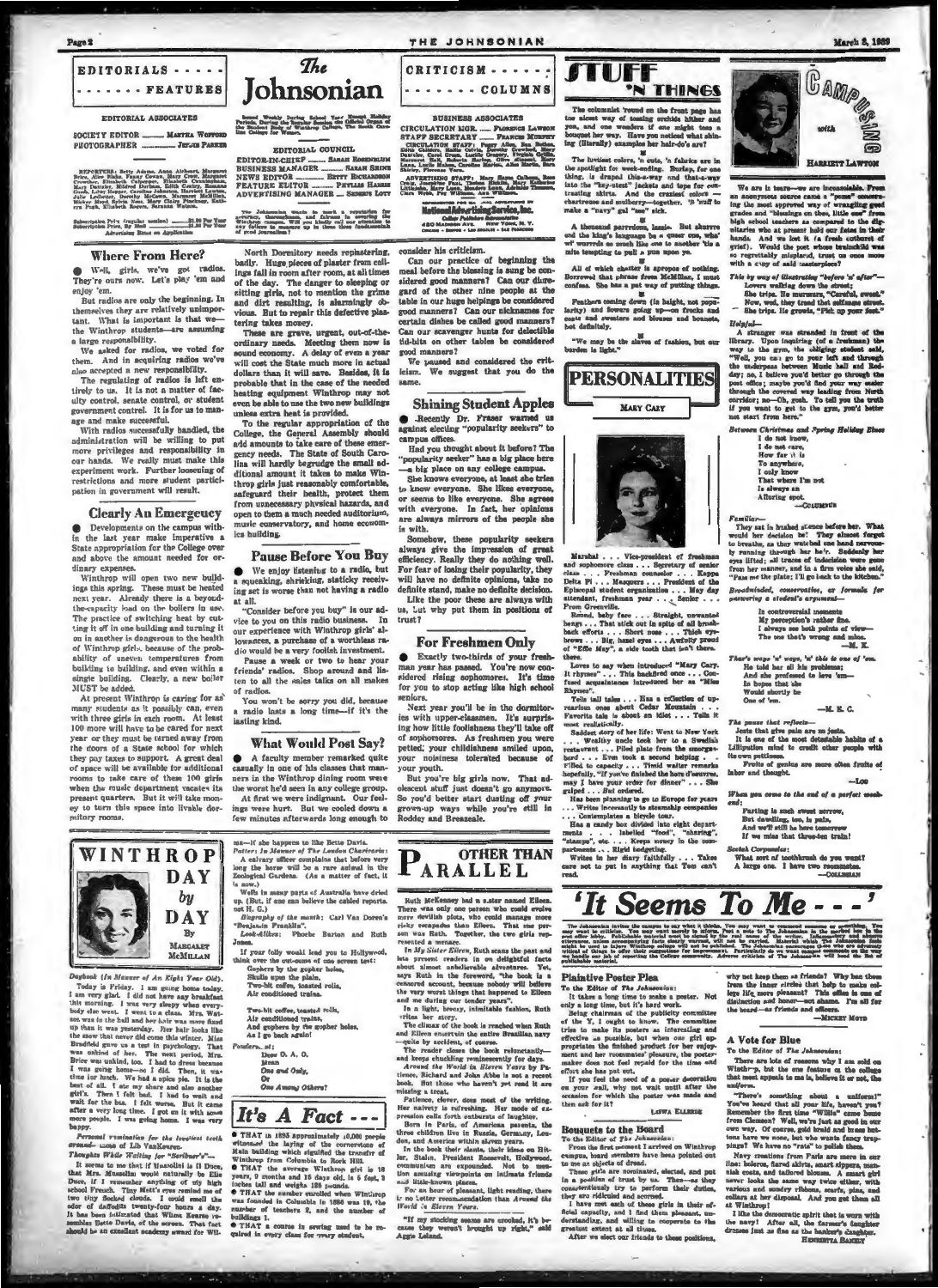



Go Quiz-ical

OUIZZERS.

And high things happened on this social campus<br>  $\alpha$  and high three happened on this social campus  $\alpha$ <br>  $\alpha$  and  $\alpha$  and  $\alpha$  and  $\alpha$  and the<br>second characteristic. The factor is dependent to the method of the second i aroons.<br>•

 $\sim$   $\sim$   $\sim$  $\bullet$ SENIOR ORDER gave seniors an opportunity to seet the conferens over coffee and whipped

THEY LEAVE THE CAMPUS: VIMINIA HAL THEY LEAVE THE CANFUS: Vumatita HAL-<br>1978 - Denotion and CARPES CANFUS: Vumatita Hal-<br>10784 and CARPESIAN JOHNSTON spent last weekend<br>sizes, and CARPESIANT WITHERMEN, TRANSCRIPT and CARPES<br>1978 - RACE CHARL CARPESIAN CONST

ingutree last weekend.<br>JEAN SELLERS and CYNTHIA McLAUGHLIN spent

**FEOLYSALE MERCHANTS** 

and Jigge

he Bi, Chat

ce, Paultey.

**. . .** 

last weekend in Florence.

 $\sim$  $\begin{tabular}{l|c|c|c} \hline \multicolumn{3}{c}{\textbf{.} } \hline \multicolumn{3}{c}{\textbf{.} } \hline \multicolumn{3}{c}{\textbf{.} } \hline \multicolumn{3}{c}{\textbf{.} } \hline \multicolumn{3}{c}{\textbf{.} } \hline \multicolumn{3}{c}{\textbf{.} } \hline \multicolumn{3}{c}{\textbf{.} } \hline \multicolumn{3}{c}{\textbf{.} } \hline \multicolumn{3}{c}{\textbf{.} } \hline \multicolumn{3}{c}{\textbf{.} } \hline \multicolumn{3}{c}{\textbf{$ 

Note that the control of the control of the second term in the Links. Markrays and Mus Retrieve is a statement of the control of the second term of the control of the control of the control of the control of the control of

Sunday afternoon, the Senior Order will have<br>the sophomore class over for after-dimer coffee in Johnson hall.

formmies

Rock Hill

**Bottling Company** 

COCA **COLA**  the modern language department<br>has been sick in the Charlotte San can been sus to the chartrotte sam-<br>that in for the past week. She is<br>being treated for a cold.<br>Mrs. D, S. Trammell is substi-<br>tuting for Dr. Johnson in her ab-

tuting for Dr. Johnson in her ab-<br>senec.<br>Senecates and Mrs. Shelton<br>Phelpa will attend an alumna<br>meeting at Banherg Wedensday.<br>The mass of the senecation will be given by the senecation<br> $\Phi$  Dean Mowa: G. Praser and A.<br>M.

win to given. At then all At the Machimed Math Meet C is been lower G. Pracer and A., Dr. Rushes mass and constraints and anticomorphic general and anticomorphic permutation and careform and exercise for the delt- iner fr

committee,<br>The purpose of his speech in to<br>correct mistaken ideas and to give<br>additional information about the<br>use of gas in modern warfare,

Bradfield Speaks to PTA Miss Stella Bradfield, instructor in preceding, will speak on "The Nursery Stellow and the Survey School Tarent-Teeshers and an association 4 o'clock Weinbedgy at the home of Mrs. W. E. Fort Jr.

**Firestone Tires** More Miles **For Your Dollar** 

Marshall Oil Co.

WE ARE PROUD TO ANNOUNCE THAT MISS **Pauline Watkins** 

SOUTH DORMITORY Is First Prize Winner In Our Recent Contest.

To Her Goes the Cash Prize of \$5. We reproduce below her prize winning letter

Box 188<br>Winthrop College<br>February 7, 1939

To The Blue Mirror:<br>
I like the Blue Mirror because it is one place in Rock Hill that I can feel proud to suggest as an almost exerting place to my parents and friends when they come to Rock Hill. One can always depend on

We are also proud to announce that Miss Frances Stewart is the winner of second prize. and to her goes the cash prize of \$2.50.

We are indeed grateful for the many letters we received, and regret that we can't give each writer a prize.

**BLUE MIRROR SHOPPE MAIN STREET** 

**Stage-Struck Girls Teams Are Chosen** 

Captains were elected Tue-sings buildings were elected Tue-sings in preparation for the cournament with the same of the state of the state of the state of the state of the state of the elected captain of the state of the

Starpe-Struck Griffs<br>
The struggles of 20 girls,<br>
The struggles of 20 girls,<br>
The and poor, talented and<br>
otherwise, all admess with the<br>
line "Starpe Doe".<br>
International distribution<br>
The movie deals with the<br>
remark, to

ter presence when the particular particular the property of the what supplies the common, or-<br>diesny folk agree with them.

**Eight Debate at Wingate Tourney** 

WITERIUM 1 OUTTUG V<br>Eints schoonser members of the<br>Debitter's longue, enempter of the<br>Debitter's longue, enempts forecastic<br>disc schoons pointered by Wingstein Control and Wingstein and Wingstein<br>Friday through Saturnay. T

Names of two students were<br>mitted from the honor lists for<br>trit semester, according to a cor-<br>ection from the registran's office<br>Vivian Pittman, senior from ment.<br>Contests in debating, or.tory,<br>extensiore and after-dinner speak-<br>ing will be held.<br>Evelyn Wood, sensor from Ches.<br>ter, will attend to help with the<br>contests.

Vivian Pittman, senior from<br>Bishopville, ranks as one of Windman, senior from<br>Bishopville, ranks as one of Windman II<br>A recend on all academic work, and Dorothy Carnes, freshman from<br>Bishopville, made the distinguish-<br>ed"

**The Perriwinkle Tea Room** The Best of Everything Served Her

Waffles, Fried Chicken **Pecan Pie** 

Vaughn to Speak at Tuesday Night Vespers<br>
Miss Catherine Vaughn of the Greenle Laborator will speak at Vespers, 6:30 o'clock,<br>
Tuesday in Johnson hall suditorium.<br>Miss Vaughn will give a brief<br>history of Sir Winfeed Genfiel's<br>work in Laborador, and will abov<br>alid, of the natives.

**RATTERREE'S** Drug Store, Inc.

Drugs at Reasonable Price We Deliver Phone 630

**Costume Flowers** Perfect for suite and<br>dresses, Gardenias, daisies,<br>carnation and field flowers.

25c, 39c, 48c

**Costume Jewelry** Expensive looking floral<br>jewelry in clips, pins, ear<br>bobs, bracelets, necklaces<br>and lockets,

**59c and 98c** 

**Hand Bags** 

Camelsuede, pigtex and<br>larve patent bags, Black,<br>Japenica, Gold, Fushia,<br>Chartruese and Navy, **\$1.00** 

**Fabric Gloves** In dressy and sp styles.<br>White, navy and colors,

 $98c$ 

**BELK'S** 







Ireshmen were considered at the<br>meeting.<br>
The Miss Chlo Fink, instructor in<br>
English, gave a lecture on "Inter-<br>
preting Origins of Words" last<br>
Thursday night in Johnson hail au-<br>
ditorium.

ditorium.<br>
Lankern alides were used to il-<br>
Lankern collecters.<br>
The Canteen committee, headed<br>
The Canteen committee, headed<br>
by Mabel McAliley, will hold its<br>
monthly meeting this afternoon at<br>
Alile Colock in Joynes hal

Elizabeth Mahon of the Freshman.<br>
Justice Mahon of the Freshman.<br>
Justice The India demonstration in the Elizabeth Mahon of the Freshman<br>
Unit India demonstration in the growing and the four-<br>
unit. The claus between fresh

omnow<br>Amet s

**Stokes and Tribble**<br>Attend Math Meet

When

THE JOHNSONIAN **Captains of Class Basketball** 



Miss Chore and some hall with the half. The freshman team will<br>
de Augusta Cothran, agg at the by paniors team will<br>
de Augusta Cothran agg at the the probest welders will play agraint the<br>
Luckeran charges. We see the st day.<br>
O Dr. Elizabeth Johnson, head of